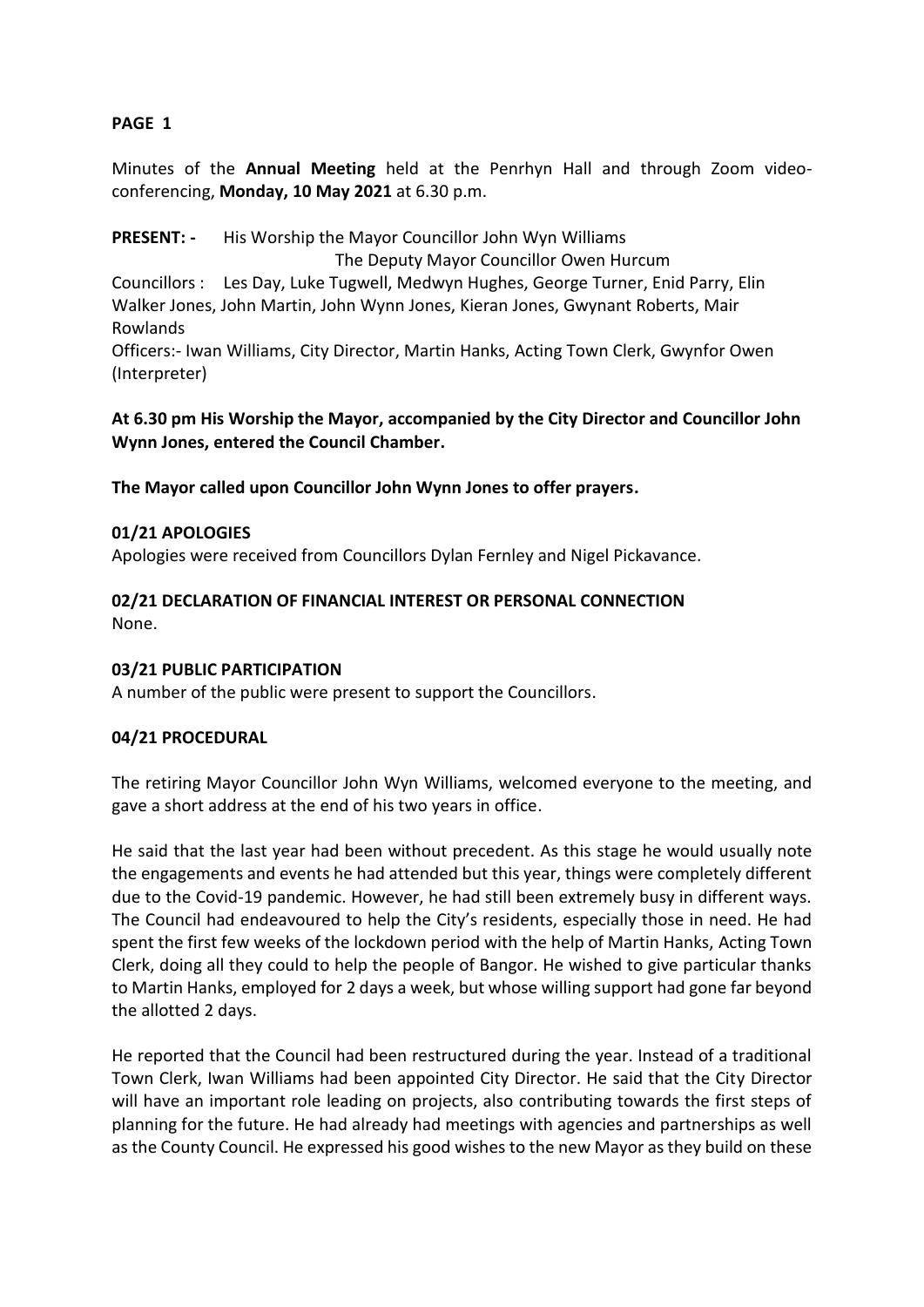# **PAGE 2**

projects. He also wished to express his thanks to everyone for their support over the last two years.

Finally, the Mayor voiced the Council's sadness on hearing the news of the death of former Councillor Dewi Llewelyn who had passed away so suddenly a few days before. He invited Councillor John Wynn Jones to say a few words.

Councillor John Wynn Jones said that Dewi Llewelyn had represented Deiniol ward on the City Council from 1995 to 2017. He had been a hard-working and active councillor. It wasn't the public role that appealed to him as Dewi was "a doer, not a talker". He was highly regarded and was always helpful. He was easy to talk to and had a mischievous streak. Councillor Jones said that he would feel his loss personally but that the loss in the home at Bodlondeb was so much greater. He conveyed the Council's sympathy with the family and all stood for a minute's silence to remember fondly the former councillor, Dewi Llewelyn.

## **05/21 ELECTION OF MAYOR**

The Mayor asked for proposals for the election of Mayor for the forthcoming Municipal Year 2021/22.

The name of Councillor Owen Hurcum was proposed and seconded. There were no other names put forward.

The proposal was made by Councillor Mair Rowlands and seconded by Councillor John Martin. Cllr Rowlands said that it was a pleasure to nominate Owen Hurcum. During their time as Councillor Owen had shown great passion for Bangor and for improving the city. She also thanked Cllr Williams for two years of strong leadership in a challenging time.

**RESOLVED:** that Councillor Hurcum be elected as Mayor for the forthcoming municipal year.

The Mayor then retired to change robes.

On return to the Chamber the outgoing Mayor invested the newly elected Mayor with the Chain of Office, who then read and signed the Declaration of Acceptance of Office of Mayor of the City of Bangor Council in the presence of the City Director, as the Council's Proper Officer, who also signed the Declaration.

#### **06/21 ADDRESS BY THEIR WORSHIP THE MAYOR**

The new Mayor thanked everyone and said that it would be a privilege to follow Councillor Williams. Councillor Hurcum was elected Deputy Mayor two years ago, that was the greatest privilege of their lives. Bangor is their home. There are challenges facing the Council but with this team great thinks can be achieved for Bangor. They thanked their proposer and seconder, Councillors Mair Rowlands and John Wynn Jones for suggesting their name as Mayor of the **PAGE 3**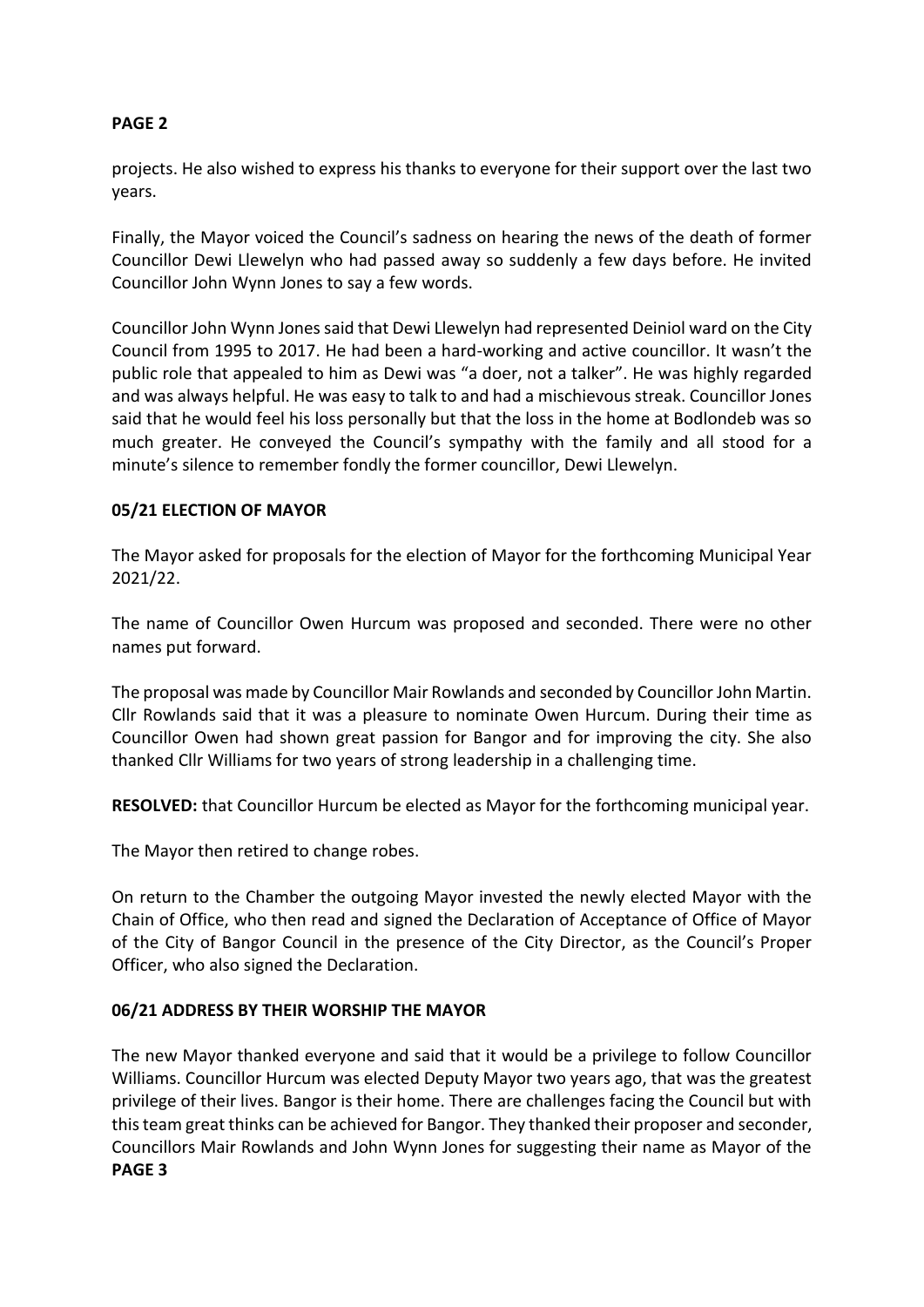# **PAGE 3**

City. Indeed, this was the first time in 3 years that the new Mayor was not called John Wyn! The new Mayor understood that they were Wales' youngest ever Mayor and the first nonbinary Mayor and they were so grateful to the council and city for allowing them to express their identity.

Their consort would be Shane Parsons.

## **07/21 ELECTION OF DEPUTY MAYOR**

The Mayor invited nominations for the appointment of Deputy Mayor. The name of Councillor Gwynant Roberts was duly proposed and seconded. There were no other names submitted.

**RESOLVED:** that Councillor Gwynant Roberts be elected as Deputy Mayor of the City of Bangor for the forthcoming Municipal Year, 2021/2022 The Mayor then invested Councillor Roberts with the Deputy Mayor's Chain of Office.

Councillor Roberts congratulated the Mayor on their election. He then thanked his proposer and seconder, Councillors John Wynn Jones and Elin Walker Jones for putting his name forward and the councillors for electing him. He also thanked the outgoing Mayor for two years of hard work.

## **08/21 MINUTES OF COUNCIL**

(i) Confirming minutes of Assets and Greening Committee held on 26 April 2021.

RESOLVED that the minutes be confirmed as a correct record

(ii) Confirming Minutes of Council meeting held on 26 April 2021.

RESOLVED that the minutes be confirmed as a correct record, and signed by the Mayor.

(iii) Confirming Minutes of Planning and Amenities Committee held ond 26 April2021.

RESOLVED that the minutes be confirmed as a correct record

#### **09/21 APPOINTMENT OF COMMITTEES AND TIMETABLE OF MEETINGS**

The City Director had circulated copies of the new structure and timetable. The first task of each Committee would be to appoint a Chair and Vice Chair. Confirmation was needed of the proposal that members would sit on the committee for a maximum of 5 years and the Chairs and Vice Chairs for 2 years. It was also proposed that the dates be considered, there might be a need for flexibility in order to allow for additional meetings.

**RESOLVED** to approve the new structure and timetable subject to confirmation of the above.